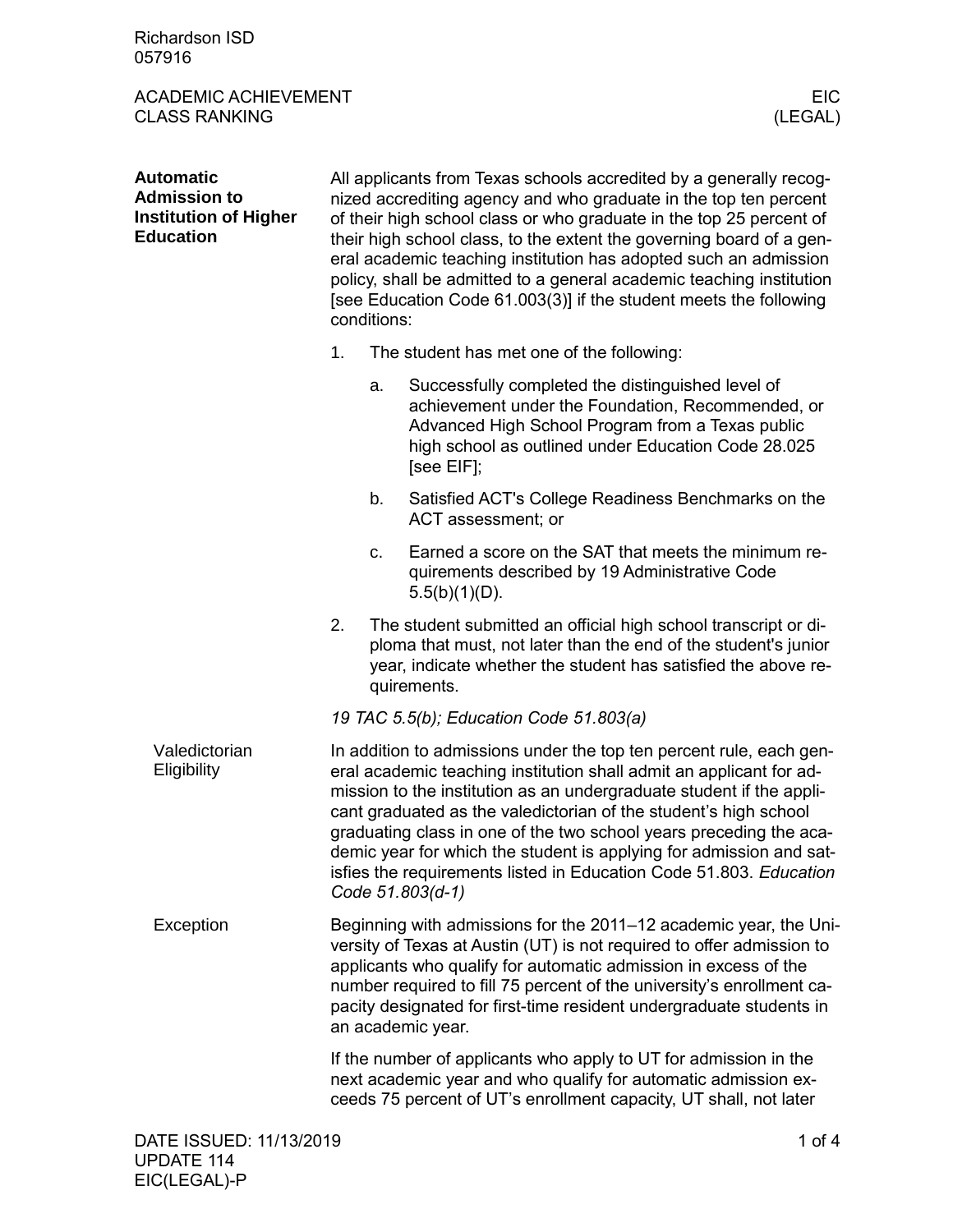## ACADEMIC ACHIEVEMENT EIC CLASS RANKING

|                            | than September 15, provide to each district, for dissemination to<br>high school juniors and their parents, notice of which percentile<br>ranks of high school seniors who qualify for automatic admission<br>are anticipated to be offered admission during the next school year.                                                                                                                                                                                                                                                                                                                                                                                                                                                                      |
|----------------------------|---------------------------------------------------------------------------------------------------------------------------------------------------------------------------------------------------------------------------------------------------------------------------------------------------------------------------------------------------------------------------------------------------------------------------------------------------------------------------------------------------------------------------------------------------------------------------------------------------------------------------------------------------------------------------------------------------------------------------------------------------------|
|                            | Education Code 51.803(a-1)-(a-2)                                                                                                                                                                                                                                                                                                                                                                                                                                                                                                                                                                                                                                                                                                                        |
| Curriculum<br>Requirements | An applicant who does not satisfy the curriculum requirements for<br>the distinguished level of achievement under the foundation<br>program, the Recommended High School Program, or the<br>Advanced/Distinguished Achievement High School Program is<br>considered to have satisfied those requirements if the student<br>completed the portion of the applicable curriculum that was<br>available to the student but was unable to complete the remainder<br>solely because the necessary courses were unavailable to the<br>student at the appropriate times in the student's high school career<br>as a result of course scheduling, lack of enrollment capacity, or<br>another cause not within the student's control. Education Code<br>51.803(b) |
|                            | To qualify for admission under this section, an applicant must sub-<br>mit an application before the expiration of any application filing<br>deadlines and provide a transcript that satisfies the requirements<br>listed in Education Code 51.803(d). A student's transcript or di-<br>ploma must, not later than the student's junior year, indicate the<br>student's progress toward satisfying the curriculum requirements<br>[see EI]. Education Code 51.803(c)-(d)                                                                                                                                                                                                                                                                                |
| Signs to Be Posted         | A board shall require each high school in the district to post appro-<br>priate signs in each school counselor's office, in each principal's of-<br>fice, and in each administrative building indicating the substance of<br>the automatic admission provisions above. Education Code 28.026                                                                                                                                                                                                                                                                                                                                                                                                                                                            |
| <b>Dissemination</b>       | A district shall provide each student, at the time the student first<br>registers for one or more classes required for high school gradua-<br>tion, with a written notification concerning automatic college admis-<br>sion, the curriculum requirements for financial aid under Education<br>Code, Title 3, and the benefits of completing the requirements for<br>automatic admission and financial aid. A school district shall obtain<br>written acknowledgement of receipt of the notification from each el-<br>igible student and student's parent or guardian. The notification<br>must be signed by the student's school counselor in addition to be-<br>ing signed by the student and the student's parent or guardian. 19<br>TAC 61.1201      |
|                            | To appiet in diopomination of information regarding the quitemetic                                                                                                                                                                                                                                                                                                                                                                                                                                                                                                                                                                                                                                                                                      |

To assist in dissemination of information regarding the automatic admissions program, a district shall: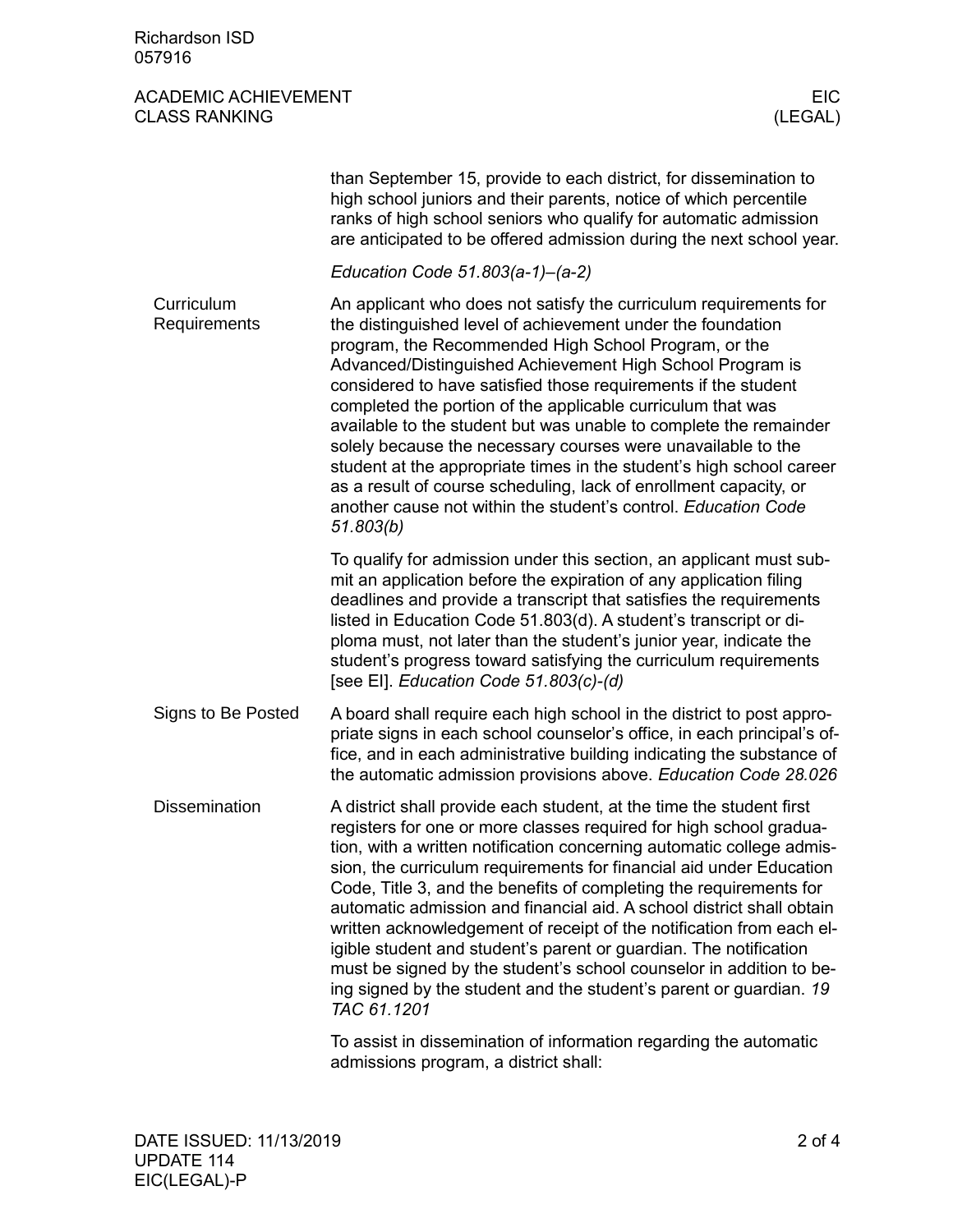## ACADEMIC ACHIEVEMENT EIC<br>CLASS RANKING (LEGAL) CLASS RANKING

|                         | 1.                                                                                                                                                                          | Require that each school counselor and class advisor at a<br>high school be provided a detailed explanation of the sub-<br>stance of the program;                                                                                                                                                                                                                                                                                                                                                                                                                                                                                                                                                                                                       |  |  |
|-------------------------|-----------------------------------------------------------------------------------------------------------------------------------------------------------------------------|---------------------------------------------------------------------------------------------------------------------------------------------------------------------------------------------------------------------------------------------------------------------------------------------------------------------------------------------------------------------------------------------------------------------------------------------------------------------------------------------------------------------------------------------------------------------------------------------------------------------------------------------------------------------------------------------------------------------------------------------------------|--|--|
|                         | 2.                                                                                                                                                                          | Provide each student, at the time the student first registers for<br>one or more classes required for high school graduation, with<br>a written notification, using the appropriate form adopted by<br>the Commissioner, of the substance of the program;                                                                                                                                                                                                                                                                                                                                                                                                                                                                                               |  |  |
|                         | 3.                                                                                                                                                                          | Require that each school counselor and senior class advisor<br>at a high school explain to eligible students the substance of<br>the program;                                                                                                                                                                                                                                                                                                                                                                                                                                                                                                                                                                                                           |  |  |
|                         | 4.                                                                                                                                                                          | Require that, at the beginning of grades 10 and 11, a certified<br>counselor explain the requirements of automatic admission to<br>a general academic teaching institution to each student who<br>has a grade point average in the top 25 percent of the stu-<br>dent's high school class [see FFEA]; and                                                                                                                                                                                                                                                                                                                                                                                                                                               |  |  |
|                         | 5.                                                                                                                                                                          | Not later than the 14th day after the last day of classes for the<br>fall semester or an equivalent date in the case of a school op-<br>erated on a year-round system, provide each eligible senior<br>student and each junior student who has a grade point aver-<br>age in the top ten percent of the student's high school class,<br>and the student's parent or guardian, with a written notifica-<br>tion, using the appropriate form adopted by the Commis-<br>sioner, of the student's eligibility with a detailed explanation in<br>plain language of the substance of the program. The district<br>shall obtain written acknowledgment of receipt of the notifica-<br>tion from each eligible student and the student's parent or<br>guardian. |  |  |
|                         | Education Code 28.026, 33.007(c)                                                                                                                                            |                                                                                                                                                                                                                                                                                                                                                                                                                                                                                                                                                                                                                                                                                                                                                         |  |  |
|                         | Note:                                                                                                                                                                       | The Notification of Eligibility for Automatic College Ad-<br>$mission1$ <sup>1</sup> intended to satisfy the requirement at item 5<br>above, is available on the TEA website.                                                                                                                                                                                                                                                                                                                                                                                                                                                                                                                                                                           |  |  |
| <b>Class Rank</b>       | High school rank for students seeking automatic admission to a<br>general teaching institution on the basis of their class rank is deter-<br>mined and reported as follows: |                                                                                                                                                                                                                                                                                                                                                                                                                                                                                                                                                                                                                                                                                                                                                         |  |  |
|                         | 1.                                                                                                                                                                          | Most recent available class rank, based on a point in time no<br>earlier than the end of the 11th grade, shall be used for ad-<br>mission decision-making.                                                                                                                                                                                                                                                                                                                                                                                                                                                                                                                                                                                              |  |  |
|                         | 2.                                                                                                                                                                          | The top ten percent and top 25 percent of a high school class<br>shall not contain more than ten percent and top 25 percent,<br>respectively, of the total class size.                                                                                                                                                                                                                                                                                                                                                                                                                                                                                                                                                                                  |  |  |
| DATE ISSUED: 11/13/2019 |                                                                                                                                                                             | 3 of 4                                                                                                                                                                                                                                                                                                                                                                                                                                                                                                                                                                                                                                                                                                                                                  |  |  |